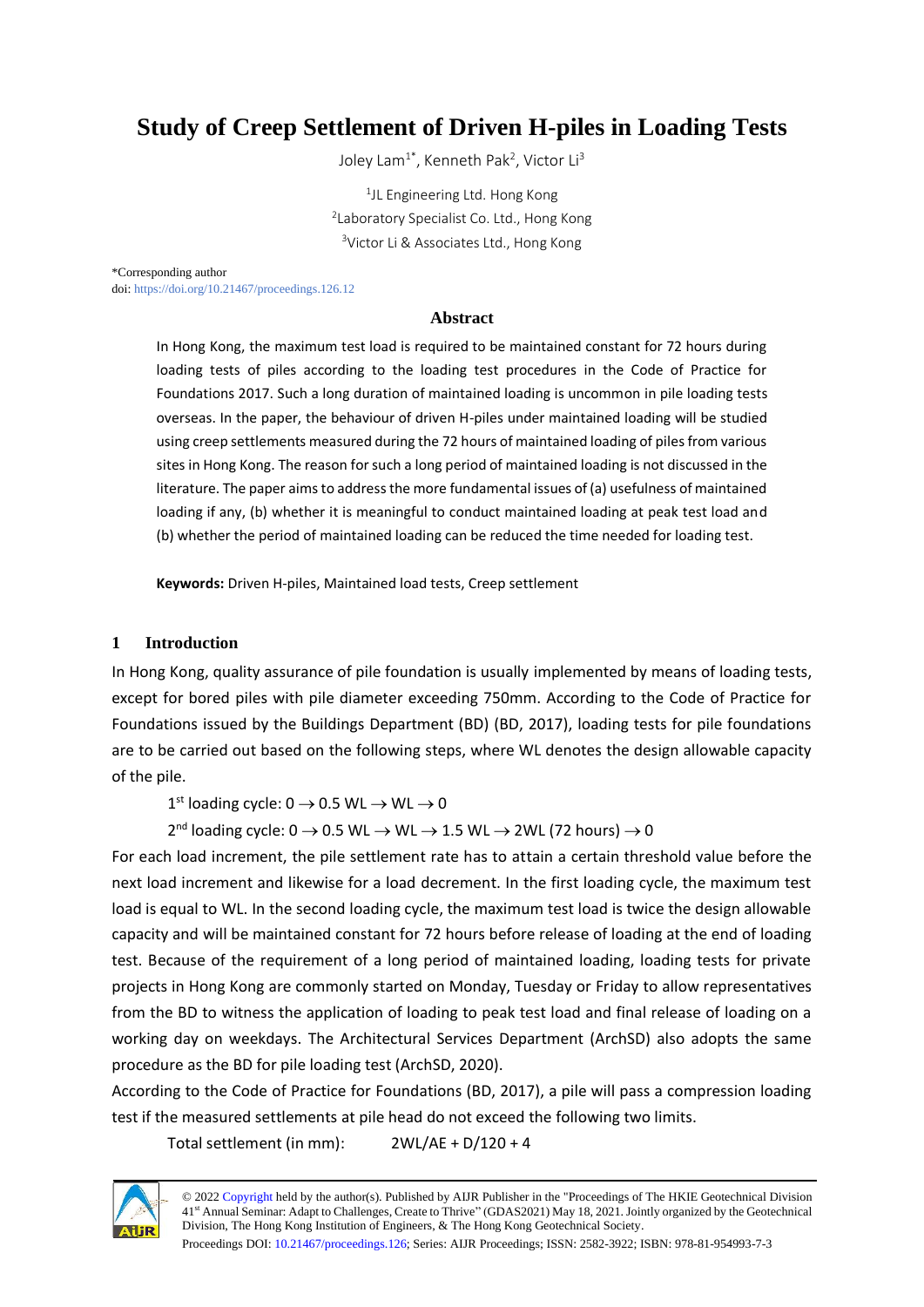Residual settlement (in mm):  $D/120 + 4$  or 25% of maximum pile head settlement during the test, whichever is larger

where *A*, *E* and *D* are the cross-sectional area of the pile, Young's modulus of the pile material and the least dimension of the pile, respectively. The ArchSD adopts the same pile acceptance criteria except that *D* is taken as the least dimension of a driven H-pile, the outer diameter of steel casing of a minipile or the diagonal of rectangle enclosing the H-section of a rock-socketed steel H-pile. The maximum settlement criterion for the total settlement is often called the Davisson's criterion because it is based on an old publication by Davisson (1967).

The Civil Engineering Development Department (CEDD) adopts a loading test procedure different from that of the BD and ArchSD. For preliminary piles, the maximum test load is *P* = 2WL. For working piles, the maximum test load should not be less than *P =* 1.8 WL. As described in CEDD (2020), the test loads are applied in three increments to reach the maximum test load *P* as follows:

 $0 \rightarrow 0.25$  *P* (24 hours)  $\rightarrow 0 \rightarrow 0.5$  *P* (24 hours)  $\rightarrow 0 \rightarrow P$  (24 hours)  $\rightarrow 0$ 

For each stage of loading, the maintained loading will last for at least 24 hours until the settlement rate has reduced to less than 0.1mm/hour. The total duration of maintained loading will also be 72 hours, but divided into three periods of 24 hours. The CEDD adopts the Brinch Hansen's criteria (CEDD, 2020) in lieu of the Davisson's criterion for pile loading test, and there is no settlement criterion for the residual settlement.

This paper aims to discuss the following basic questions related to pile loading tests:

- a. Is maintained loading necessary?
- b. At which stage should the maintained loading be applied?
- c. What is the suitable duration for maintained loading?

In this paper, discussion will only be focused on driven steel H-piles under maintained loading under compression in loading tests.

# **2 Function of Maintained Loading**

When a constant load P is applied to a stable pile, the pile settlement  $\delta$  will not stop immediately after loading application, but gradually reduces with time. For practical purpose, some criteria need to be specified for defining the pile settlement corresponding to the applied load *P* at equilibrium condition. These criteria are usually in the form of a minimum holding time *T<sup>h</sup>* and/or a threshold settlement rate *r*.

For a load increment, the BD and ArchSD specify a holding time of 10 minutes and a threshold settlement rate of 0.05mm in 10 minutes, whichever takes a longer time to attain (BD, 2017; ArchSD, 2020). For a load decrement, the holding time is increased to 15 minutes and the threshold recovery rate is 0.1mm/hour. The CEDD specifies a threshold settlement rate of 0.1mm in 20 minutes for load increment only (CEDD, 2020).

In Singapore, a threshold settlement rate of 0.25mm/hour for loading increment is recommended in their Code of Practice for Foundations CP4:2003 (2012) (Singapore Standards Council, 2012). A similar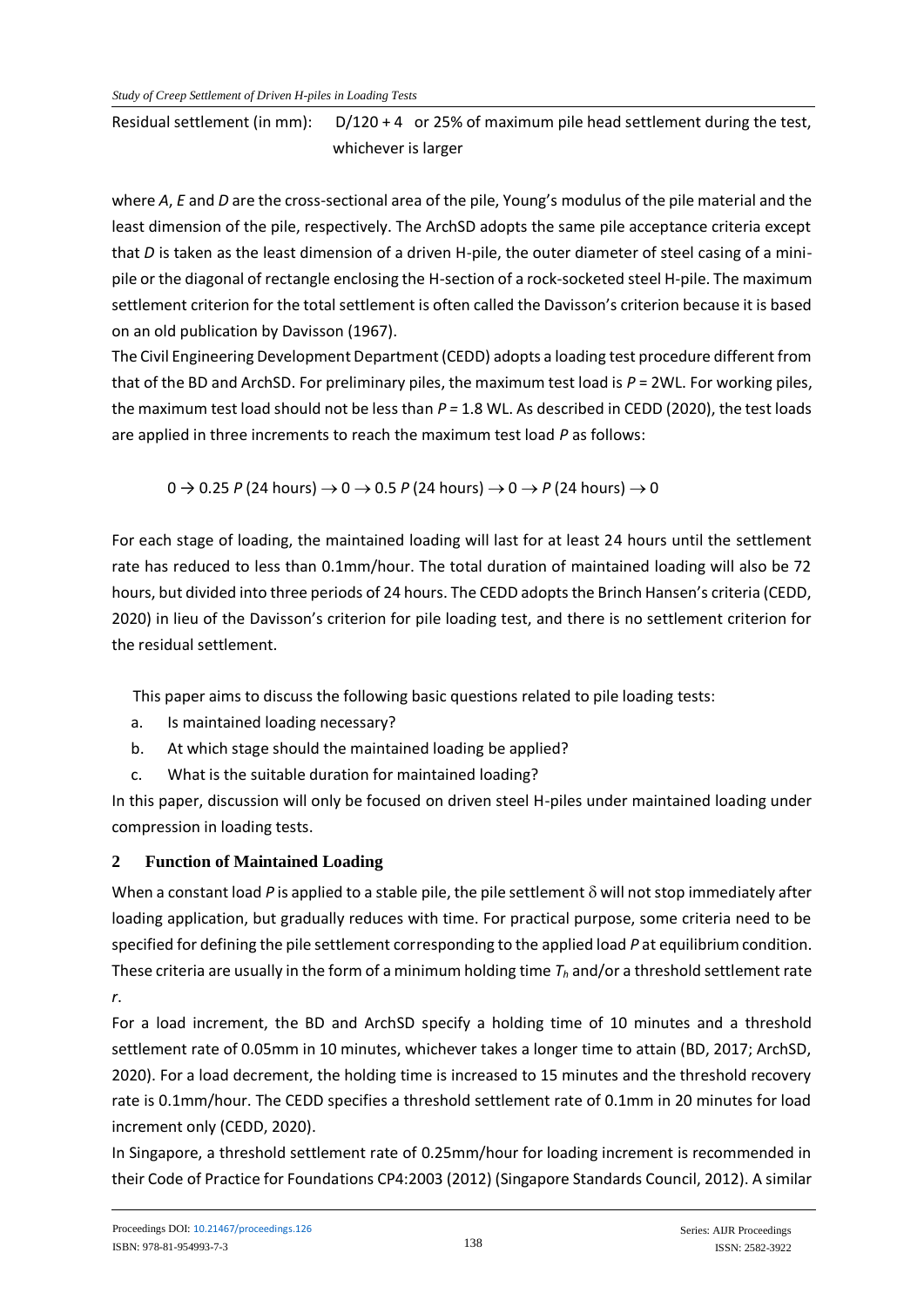threshold settlement rate seems to be also used in Malaysia (G&P, 2005; Foundtest, 2021). Figure 1 shows the schematic diagram of pile settlement under a constant applied load.



**Figure 1**: Pile settlement under constant loading

For a pile deriving its resistance mainly from sandy soils, dissipation of pore-water pressures is expected to occur quickly and the pile settlement during constant applied load may be attributed to creep movement of soils. For piles embedded in softer soils, such as continuous flight auger piles which have now become uncommon in Hong Kong, the pile settlement under constant loading may be a combination of consolidation and creep settlement.

In Hong Kong, driven piles are usually founded in dense sandy soils. Therefore, pile settlement under constant applied loading is expected to be dominated by creep settlement. Based on the experiences gained from jacked piles (Li *et al.*, 2003), creep settlement tends to approach an asymptotic value  $\delta_{ult}$ as indicated in Figure 1. Similar behaviour is expected to also occur for driven piles in sands. If the settlement has reached a small enough threshold settlement rate *r*, it is expected that remaining or residual settlement  $\delta_r$  as indicated in Figure 1 will be small.

According the loading test procedures specified by BD and ArchSD, maintained loading has to be applied for 72 hours at the test load of 2WL. The practice of maintained loading for loading tests in Hong Kong for private development projects dates back to at least 60 years ago (Philcox, 1962). Maintained loading are not uncommon in loading tests in other parts of the world, but the holding time of applied load usually ranges from a few hours to one day. Hong Kong is perhaps the only example in which the duration of maintained loading is as much as 72 hours.

The question then arises as to the purpose of maintained loading. What is to be gained by spending the time on such a practice? If there is a good reason for such a practice, one will expect that the rationale for it should have been well discussed in the literature. To date, the authors are unaware of any publication that describes the advantage of maintained loading. It was neither discussed in Philcox (1962), nor even required by Davisson (1970) as part of his proposed pile acceptance criterion for total settlement. Perhaps, Fellenius & Nguyen (2019) have rightly remarked that "for tests employing unequal load increments, unequal load-holding, and unloading-reloading events, the attitude seems to be: *we did it last time, so why not keep on doing it?*" and that "no useful information is obtained from prolonging the holding time for the maximum load".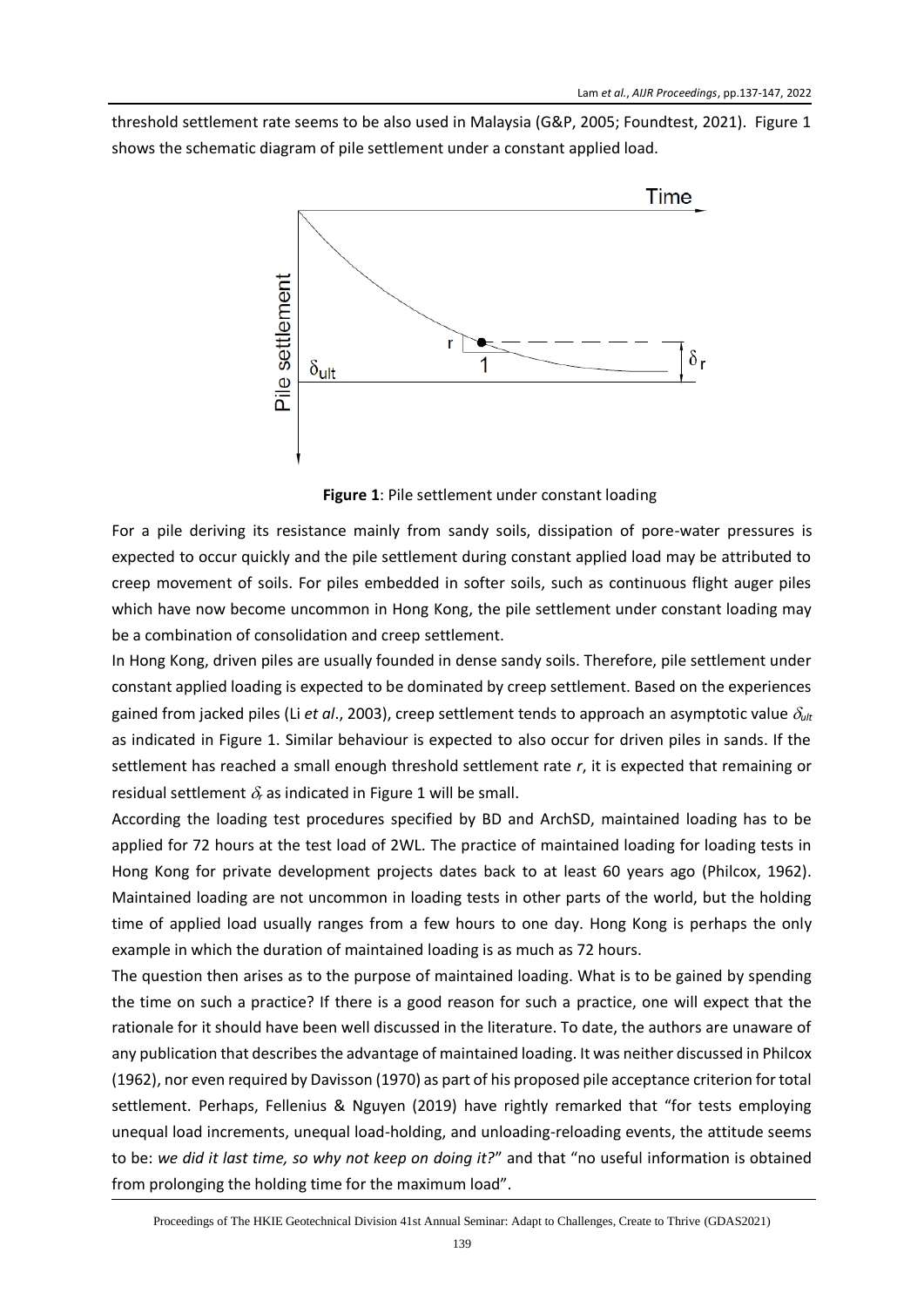In our opinion, there appears to be little sound technical justification for imposing the requirement of maintaining the applied load for a long period of time in a loading test. If there is a concern that ultimate creep settlement of a pile is excessive, the best strategy is to use suitable threshold settlement rate *r* as alternative to prolonged maintained loading for assessing the ultimate creep settlement of pile. If the specified magnitude of *r* is sufficiently small, the total pile settlement that will occur upon reaching threshold the settlement rate will be for all practical purposes a close estimate of the ultimate creep settlement. It is much more efficient and rational than performing a prolonged maintained loading of 72 hours for assessing the residual creep.

The use of a threshold settlement rate has proven to be a practical tool for controlling the creep settlement of jacked piles (Lam, 2007) and the same is expected to be equally feasible for driven piles.

### **3 When to Conduct Maintained Loading**

As discussed in the preceding section, there is no sound justification for the requirement of maintained loading. If such a requirement has to be imposed by the regulatory authority, the question then is at what load level should the maintained loading be preferably applied?

Figure 2(a) shows a schematic load-settlement response of a driven pile under normal condition. When a driven pile is installed, the pile will be subjected to virgin loading from zero to 2WL or perhaps higher due to the transient driving force of the hammer. The load path is described by the line O-A-B. After installation, the applied loading will drop to zero, represented by the load path B-C. When the structure supported by the pile foundation is gradually built, the pile will undergo reloading due to the dead load of the structure, causing the load path to change from point C to D upon completion of the building as depicted in Figure 2(a). During the life span of the building, the pile load will fluctuate between point D and point E in response to fluctuations in loading due to temporal variations of superimposed dead loads, live loads and etc., but the maximum load is expected to be within the design working load of the pile.



# **Figure 2:** Load-settlement of pile (a) anticipated response under working condition (b) preferred load cycle for maintained loading

The loadings applied to the pile during installation from point O, A and B are transient loading. Maintained loading will not occur in reality in this load path for a working pile. Only when the building is being constructed or has been completed under a load path from point C to E in Figure 2(a) will slow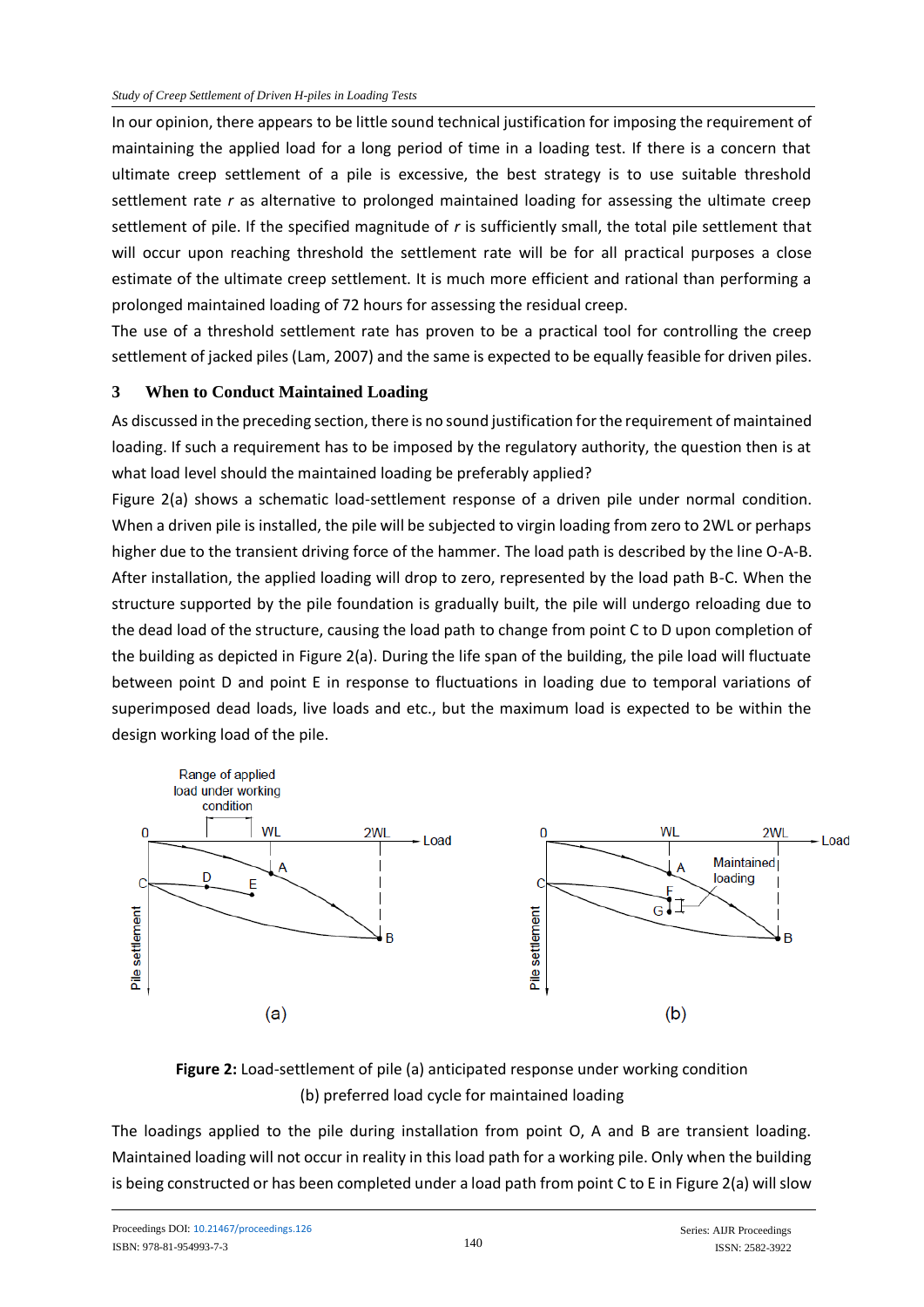or maintained load be applied to the pile foundation. More importantly, the maintained load experienced by the piles under working condition will not exceed the design working load of the pile, WL. Because of this observation, it is theoretically not justifiable to impose a maintained loading at 2WL in a loading test.

If a maintained loading has to be imposed on a loading test to observe the behavior of the test pile under long-term load at working condition, it is more logical to conduct such a test at WL represented by point F to G in Figure 2(b). Based on this suggestion, the BD's loading test procedures can be modified as:

 $1<sup>st</sup>$  loading cycle: 0  $\rightarrow$  0.5 WL  $\rightarrow$  WL (maintained loading)  $\rightarrow$  0

 $2^{nd}$  loading cycle:  $0 \rightarrow 0.5$  WL  $\rightarrow$  WL  $\rightarrow$  1.5 WL  $\rightarrow$  2WL  $\rightarrow$  0

Similarly, the CEDD's loading test procedure can be modified as:

 $0 \rightarrow 0.25$  *P*  $\rightarrow 0 \rightarrow 0.5$  *P* (maintained loading)  $\rightarrow 0 \rightarrow P \rightarrow 0$ 

#### **4 What Is Suitable Duration of Maintained Loading**

If the requirement for maintained loading has to be imposed in a loading test, what is a suitable holding time for the maintained loading? To address this question, data on pile settlement obtained during the 72 hours of maintained loading in loading tests conducted according to the BD's loading test procedures is analyzed. Such data will be useful for making a suitable recommendation for the duration of load-holding.

In Hong Kong, it has now become a common practice to measure the pile settlement using both dial gauges and LVDTs. However, formal records of pile settlement are still based on dial gauge readings whereas the LVDT readings are often treated as backup data. The dial gauge readings are usually taken at less frequent intervals, but the LVDT readings are commonly taken much more frequently and automatically by data loggers.

Although the technology of servo-control for regulating the applied load is well established, it is not a mandatory requirement and not often used in pile loading tests. Manual control of applied load is usually preferred by contractors, whereby the jacking pressure of the hydraulic jacks is adjusted manually before the dial gauge readings are taken. If the hydraulic pressure of the loading jack is not held constant by servo-control and not adjusted frequently, the hydraulic pressure may drop leading to drop in applied load and reduction in creep settlement of the pile.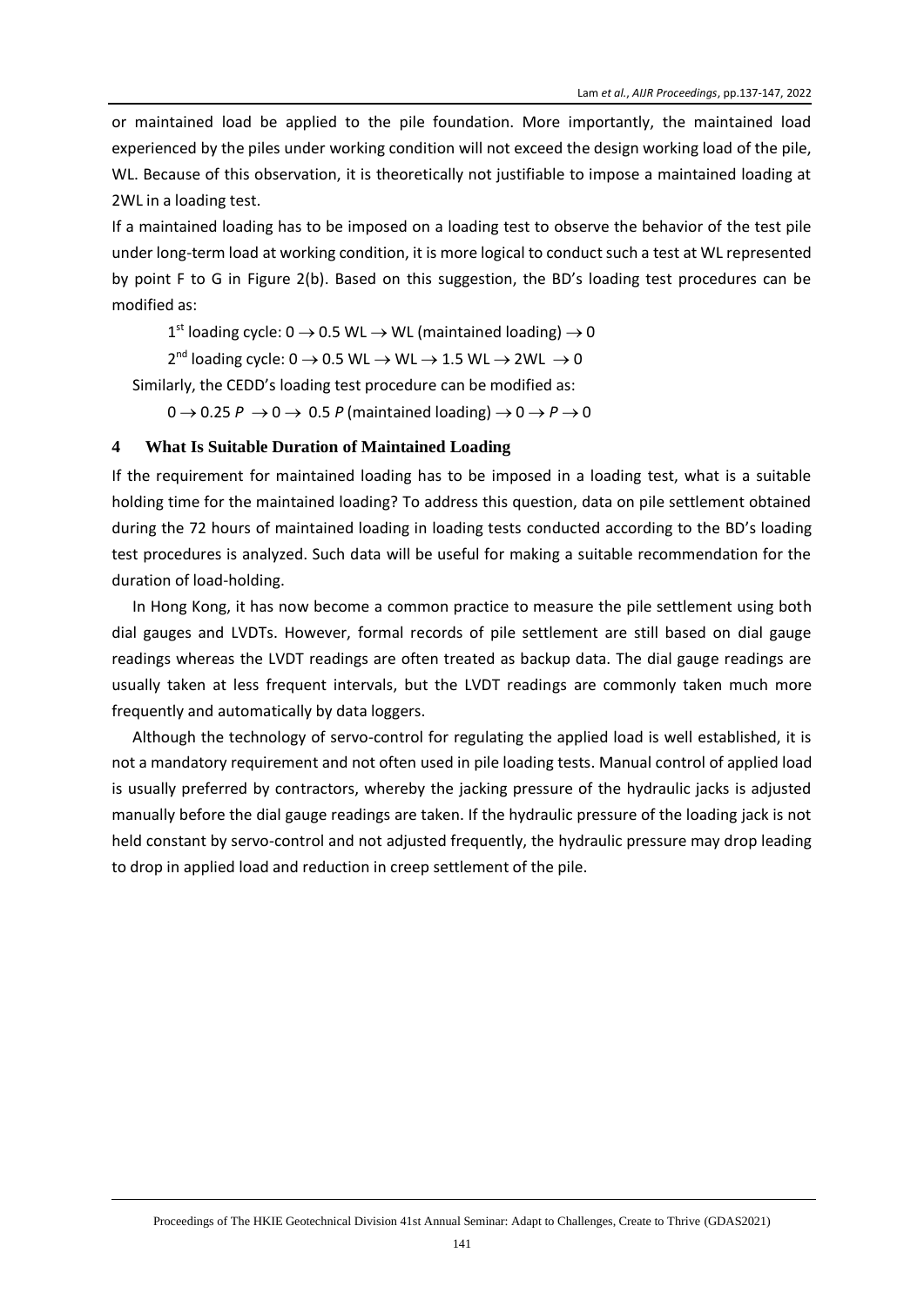

### **Figure 3:** Setlement curve of a driven pile during maintained loading

Figure 3 shows the settlement curve for a Grade S460 305x305x223 kg/m UBP subjected to maintained loading of 7100 kN for 72 hours. The settlement readings were recorded by LVDTs every minute while the applied load adjusted manually. The following general observations can be made.

- The settlement increases rapidly at the early stage of the maintained loading, a large percentage of the total pile settlement measured during the 72-hour period has occurred within the first few hours of maintained loading;
- The rate of settlement reduces with time and tend to approach an asymptotic value.
- There are perturbations in the load-settlement curve.

If the constant applied load is achieved by manual adjustment, small adjustments are close time intervals will be necessary to maintain the load at a reasonably uniform level. This will be a very demanding task for the technicians conducting the loading test. More often, larger load adjustments are carried out at long time intervals to reduce the effort of load adjustment, resulting in larger perturbations in the load settlement curve as illustrated by Figure 3. If the time elapsed between load adjustment is long, significant recovery of pile movement may be observed during "maintained loading" causing the pile to rebound as exemplified by the data in Figure 3. Fellenius & Nguyen (2019) have reported similar observations from case histories of pile loading tests in which the applied loading for maintained loading was adjusted manually.

The above observations are quite typical of the results of maintained loading test for driven piles in Hong Kong. Figure 4 compiles settlement curves of some other driven piles showing a range of typical settlement curves under 72 hours of maintained loading, with some showing distinct perturbations similar to that of Figure 3.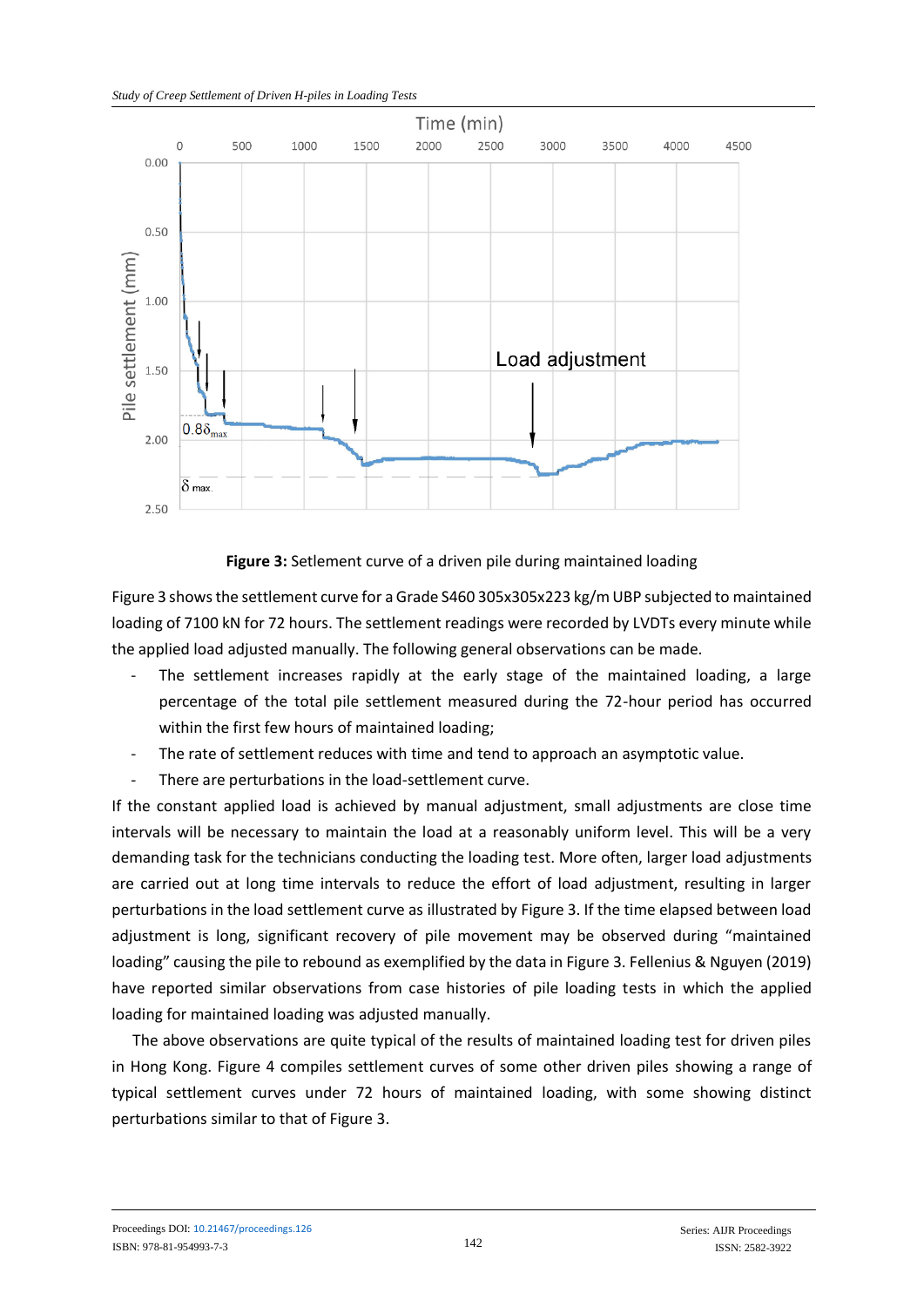

**Figure 4**: Typical settlement curves of driven piles from various sites in Hong Kong during maintained loading



**Figure 5**: Setlement curve of a jacked pile under maintained load (Lam, 2007)

If servo-control is employed for regulating the applied load, it is expected that a smoother settlement curve will be obtained for maintained loading. Figure 5 shows the load-settlement curve of a jacked pile under constant loading reported by Lam (2007). The applied load had been controlled and maintained at a reasonable constant level by servo-control. As a result, a much smoother settlement curve could be obtained for the creep settlement of the jacked pile and the settlement curve can be well fitted by a rectangular hyperbola. A similar settlement curve is expected for driven piles if servo control is used to maintain the applied load to a constant level throughout the load holding period.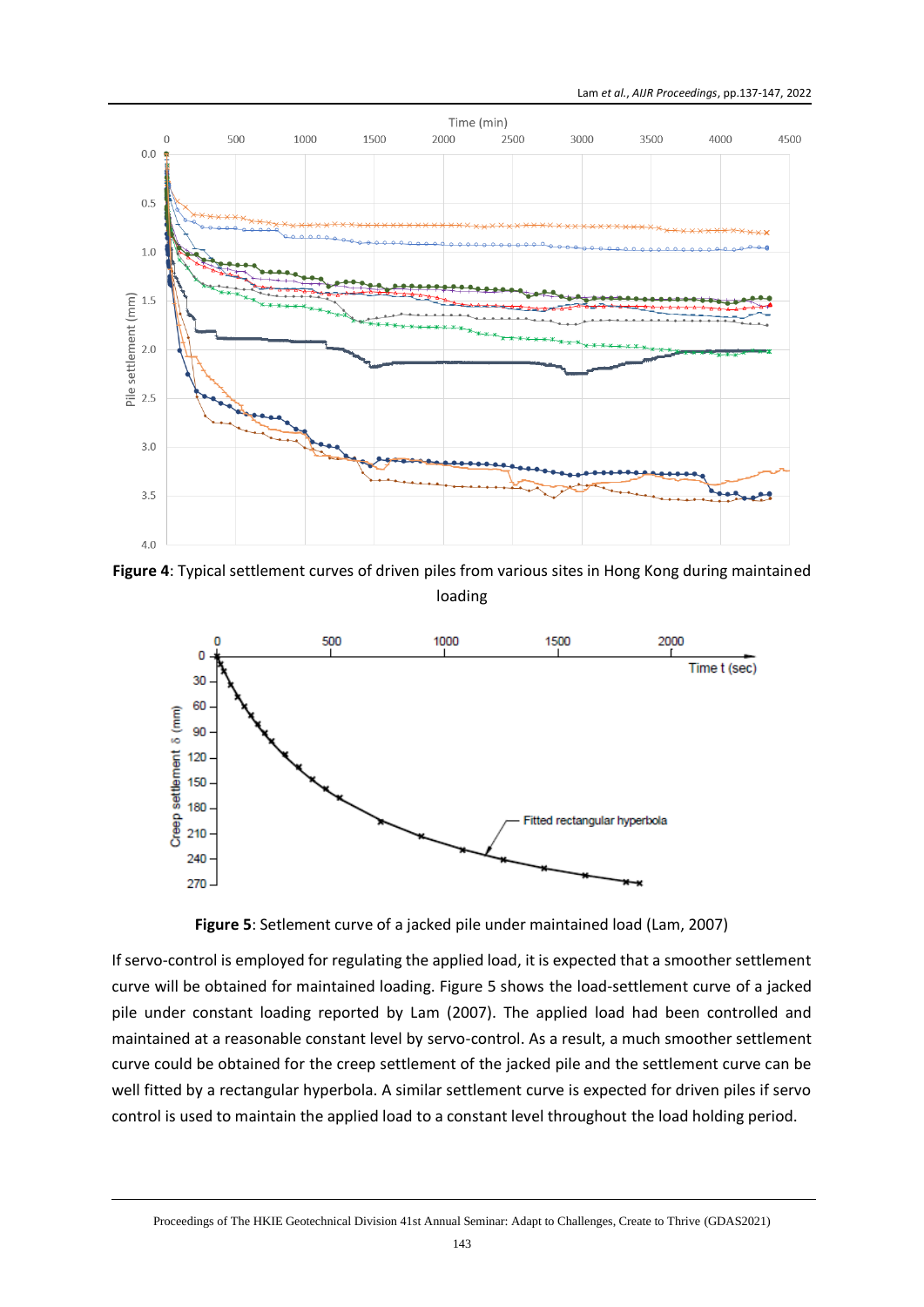

**Figure 6**: Curve fitting of a setlement curve of a driven pile under maintained load

Figure 6 shows an example of a settlement curve of driven H-pile which does not exhibit large perturbations during the 72 hours of maintained loading at 2WL. It manifests that creep settlement curves can to a certain extent be reasonably fitted by a rectangular hyperbola or an exponential curve of the following form:

| rectangular hyperbola: | $\delta$ = a t /(b + t)               |
|------------------------|---------------------------------------|
| exponential curve:     | $\delta$ = a ( 1 – e <sup>-bt</sup> ) |

where *a* and *b* are parameters to be fitted. However, the goodness of fit can be significantly affected by perturbations in the pile settlement curve caused by load adjustment.

To assess whether there is room for reducing the duration of maintained loading, the settlement curves during the 72 hour of loading at 2WL for 20 loading tests conducted on driven piles at different sites in Hong Kong using the BD's loading test procedures are studied. Referring to Figure 3, the maximum settlement  $\delta_{max}$  recorded during the 72 hours of maintained loading is identified. The settlement corresponding to 80% of  $\delta_{max}$ , denoted by  $\delta_{80}$ , is then read directly from the settlement curve. The following table summarizes the results of  $\delta_{80}$  for settlement curves presented in Figure 4.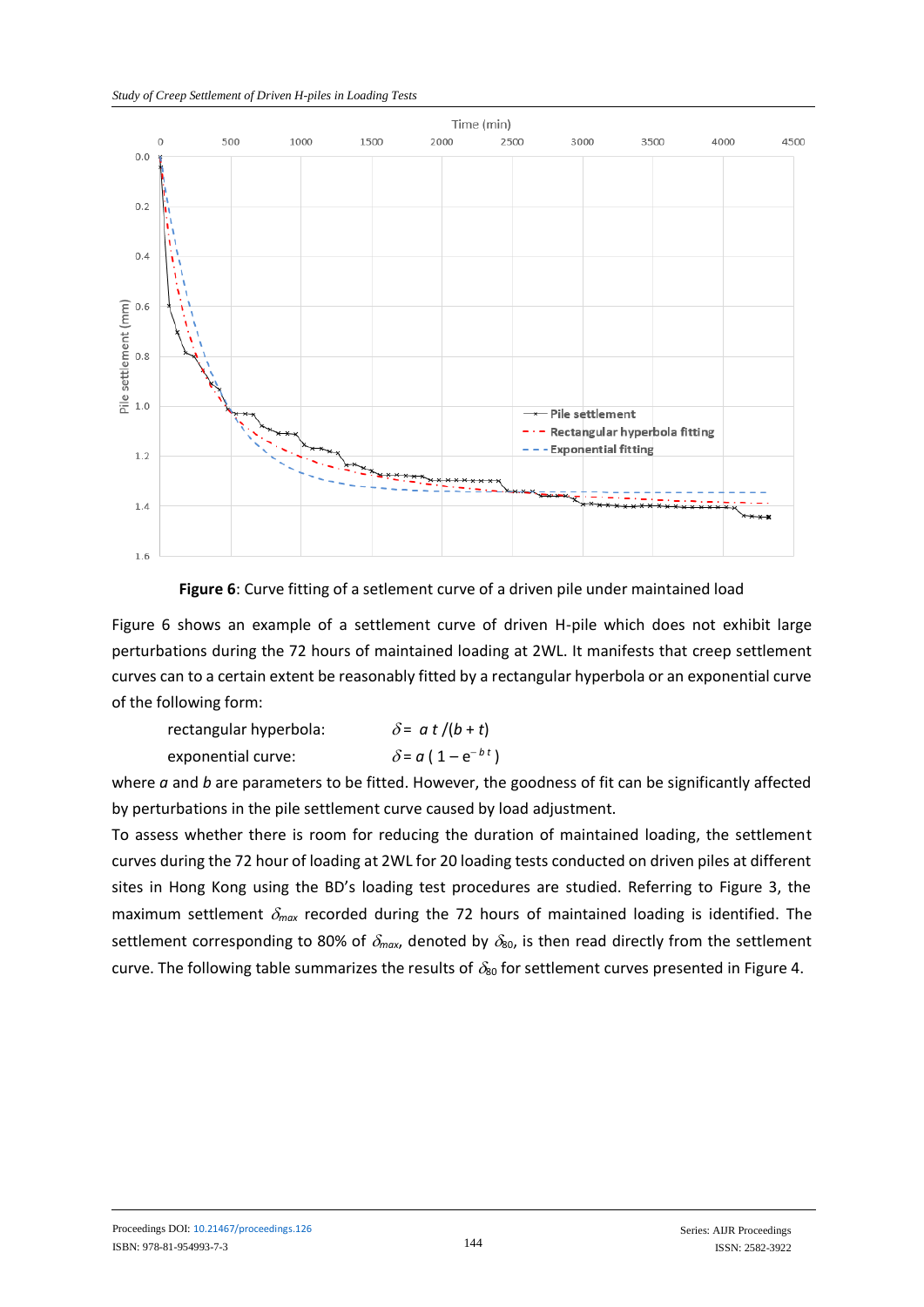| Pile no.                                                                                                    | $\delta_{80}$ (mm) | Time to reach<br>$\delta_{80}$ (hr.) | Pile no. | $\delta_{80}$ (mm) | Time to reach<br>$\delta_{80}$ (hr.) |  |
|-------------------------------------------------------------------------------------------------------------|--------------------|--------------------------------------|----------|--------------------|--------------------------------------|--|
| $\mathbf{1}$                                                                                                | 1.3                | 10                                   | 11       | 1.2                | 15.1                                 |  |
| $\overline{2}$                                                                                              | 1.3                | 9.1                                  | 12       | 2.9                | 17.1                                 |  |
| 3                                                                                                           | 1.6                | 20.8                                 | 13       | 0.5                | 3.0                                  |  |
| 4                                                                                                           | 1.3                | 10.4                                 | 14       | 1.4                | 12.0                                 |  |
| 5                                                                                                           | 1.7                | 4.7                                  | 15       | 0.7                | 23.6                                 |  |
| $\boldsymbol{6}$                                                                                            | 1.3                | 28.4                                 | 16       | 1.8                | 3.5                                  |  |
| $\overline{7}$                                                                                              | 1.4                | 10.5                                 | 17       | 1.6                | 20.8                                 |  |
| 8                                                                                                           | 2.8                | 10.2                                 | 18       | 0.9                | 23.3                                 |  |
| 9                                                                                                           | 1.8                | 7.5                                  | 19       | 0.8                | 45.3                                 |  |
| 10                                                                                                          | 2.8                | 15.6                                 | 20       | 1.2                | 20.2                                 |  |
| The above piles are Grade S45010 305x305x 223 kg/m URD with design capacity ranging from 2950 kN to 3670 kN |                    |                                      |          |                    |                                      |  |

**Table 1.** Summary of  $\delta_{80}$  for maintained loading test

e S450J0 305x305x 223 kg/m UBP with design capacity ranging from 2950 kN to 3670 kN founded in soil profile consisting of fill, alluvium overlying completely decomposed granite.

The following observations can be made from the results of Table 1.

- a. The settlement that occurred during maintained loading is small, mostly within 2mm for the data presented in Table 1.
- b. 80% of creep settlement that occurred during the 72 hours of maintained loading will generally within the first 24 hours.

The results of creep settlement presented in Table 1 were collected during maintained loading at 2WL. As explained earlier, the magnitude of maintained loading acting on the piles under working condition will not exceed WL.

It is well established in soil mechanics that preloading will contribute to a significant reduction in creep settlement of soils and an increase in soil stiffness. This is the guiding principle used for installation of jacked piles (Lam, 2007). When jacked piles are installed, they are preloaded to a higher load level than 2WL so that the creep settlement will be sufficiently small to pass the loading test conducted at 2WL both in terms of total and residual settlement criteria.

Similarly, driven piles will be preloaded by driving force of the hammer to a load level equal to or higher than 2WL during installation. It is therefore expected that the creep settlement of piles at a lower load level of WL under the working condition will be much smaller and occur much faster than that occurring under maximum test load at 2WL. Figure 7 shows the settlement curves of a driven pile measured in the first cycle of load-holding at WL and in the second load-holding cycle at 2WL in a pile loading test conducted according to the BD's procedures.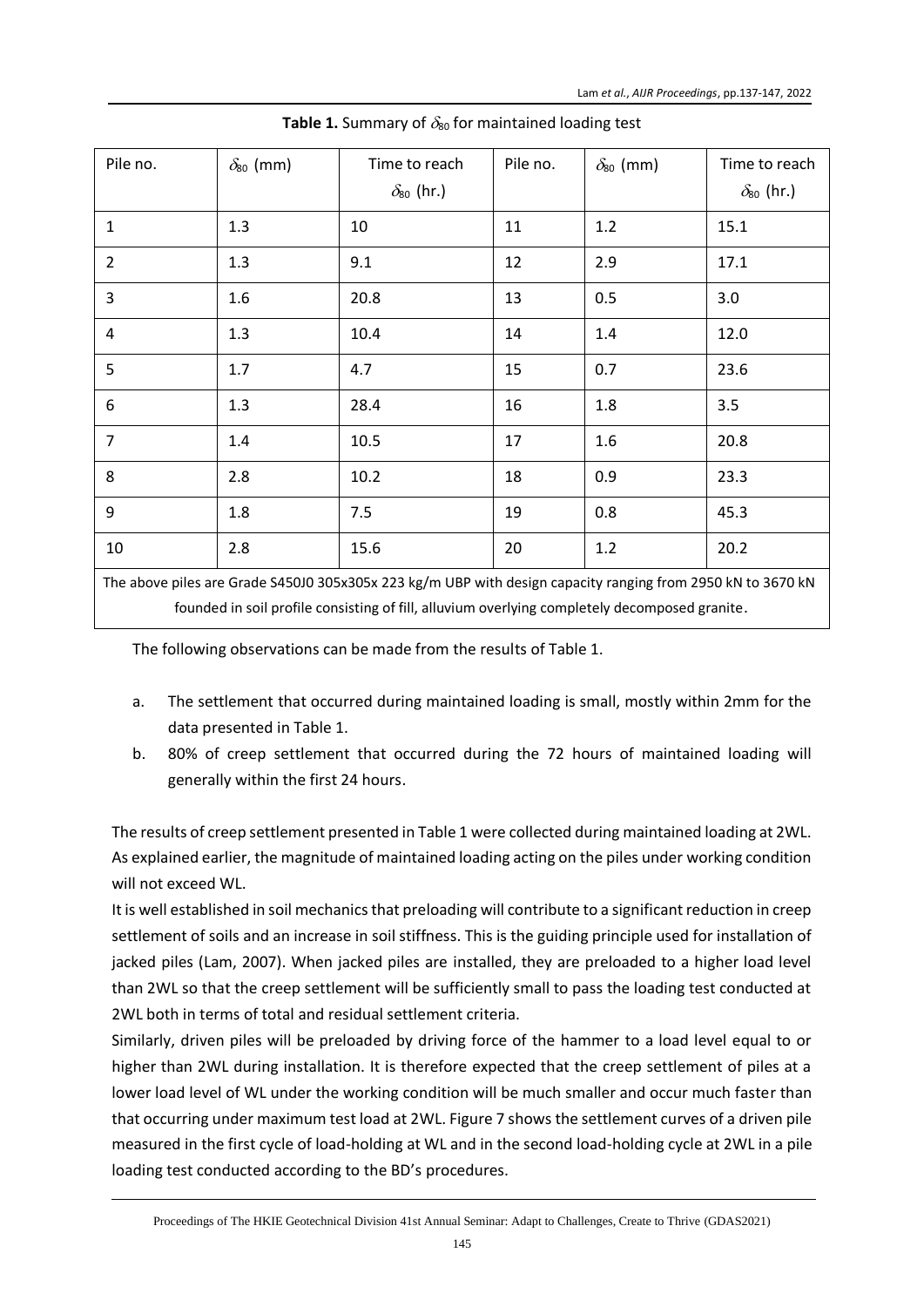



It is noticeable from Figure 7 that the creep settlement of the pile at WL is smaller and approaches the asymptotic value much more quickly than that at 2WL, in a matter of few tens of minutes.

## **5 Conclusions**

A review of the practice of imposing maintained loading during a load test is presented. The following suggestions are made.

- a. Servo-control is recommended for maintained loading to enable the applied loading to be held constant. This will reduce the occurrence of perturbations in the load settlement curve.
- b. There is no good reason for a requirement of maintained loading. If there is a concern that the residual creep settlement may be significant, a more rational and efficient approach of loading test is to specify a suitable threshold settlement rate instead of spending days on performing maintained loading in a loading test.
- c. It is also not logical to conduct the maintained loading test at maximum test load as required in the BD's or CEDD's loading test procedures. The installed piles will only be subjected to slow increase in loading during construction and service life of the structure and the applied loading under working condition will not exceed WL. If maintained loading has to be conducted as a statutory requirement, it is more logical to conduct maintained loading at the load level of WL instead of the maximum test load. Based on the results of Table 1, the creep settlement at 2WL is typically small. It is expected that the creep settlement under maintained loading at WL is insignificant.
- d. Based on the settlement data of driven piles from maintained loading conducted at 2WL, it is found that creep settlement of pile will mostly be completed in one day. Further creep settlement occurring between 24 hours and 72 hours is relatively small, and typically less than 0.5mm. If maintained loading has to be conducted as a statutory requirement, there is room for reducing the holding time to 24 hours or less and/or specifying a suitable threshold settlement rate for terminating the maintained loading to reduce the total time needed for